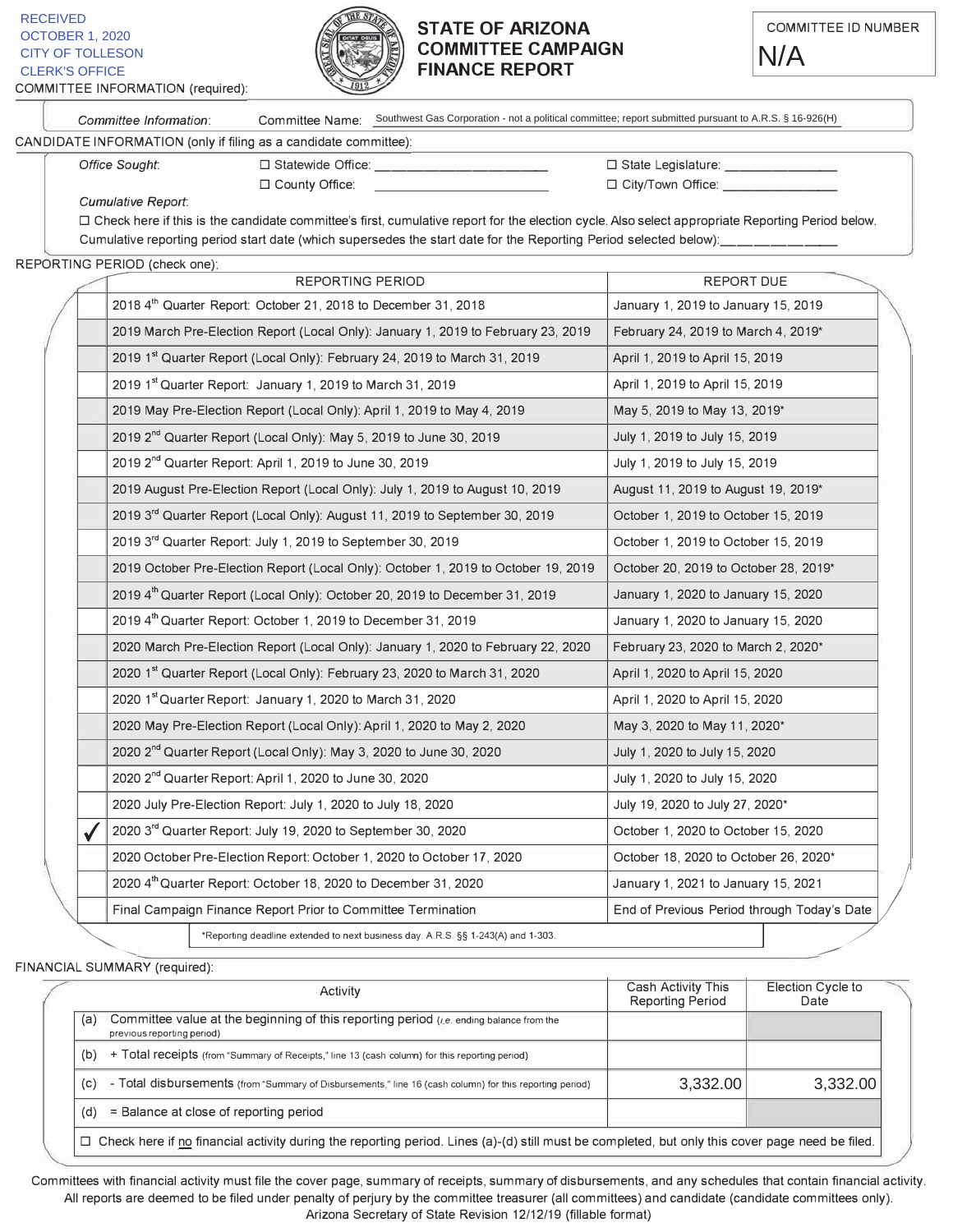

**STATE OF ARIZONA** COMMITTEE ID NUMBER **COMMITTEE CAMPAIGN FINANCE REPORT**

N/A

Under A.R.S. § 16-926(B)(5), a campaign finance report must be certified by the committee treasurer under penalty of perjury that the contents of the report are true and correct.

By filing this report, you certify that, under penalty of perjury, you have examined the contents of this report, and the contents are true and correct.

Printed Name of Committee Treasurer Signature of Committee Treasurer Date

Matthew Ligouri **Matthew Ligouri** Digital Signed by Matthew Ligouri Digital Signed by The Construction Construction Construction Construction Construction Construction Construction Construction Construction Construction Co DN: cn=Matthew Ligouri, o=Southwest Gas, ou=Public Affairs, email=Matthew.Ligouri@swgas.com, c=US

Date: 2020.09.24 11:36:23 -07'00' 9 - 24 - 2020